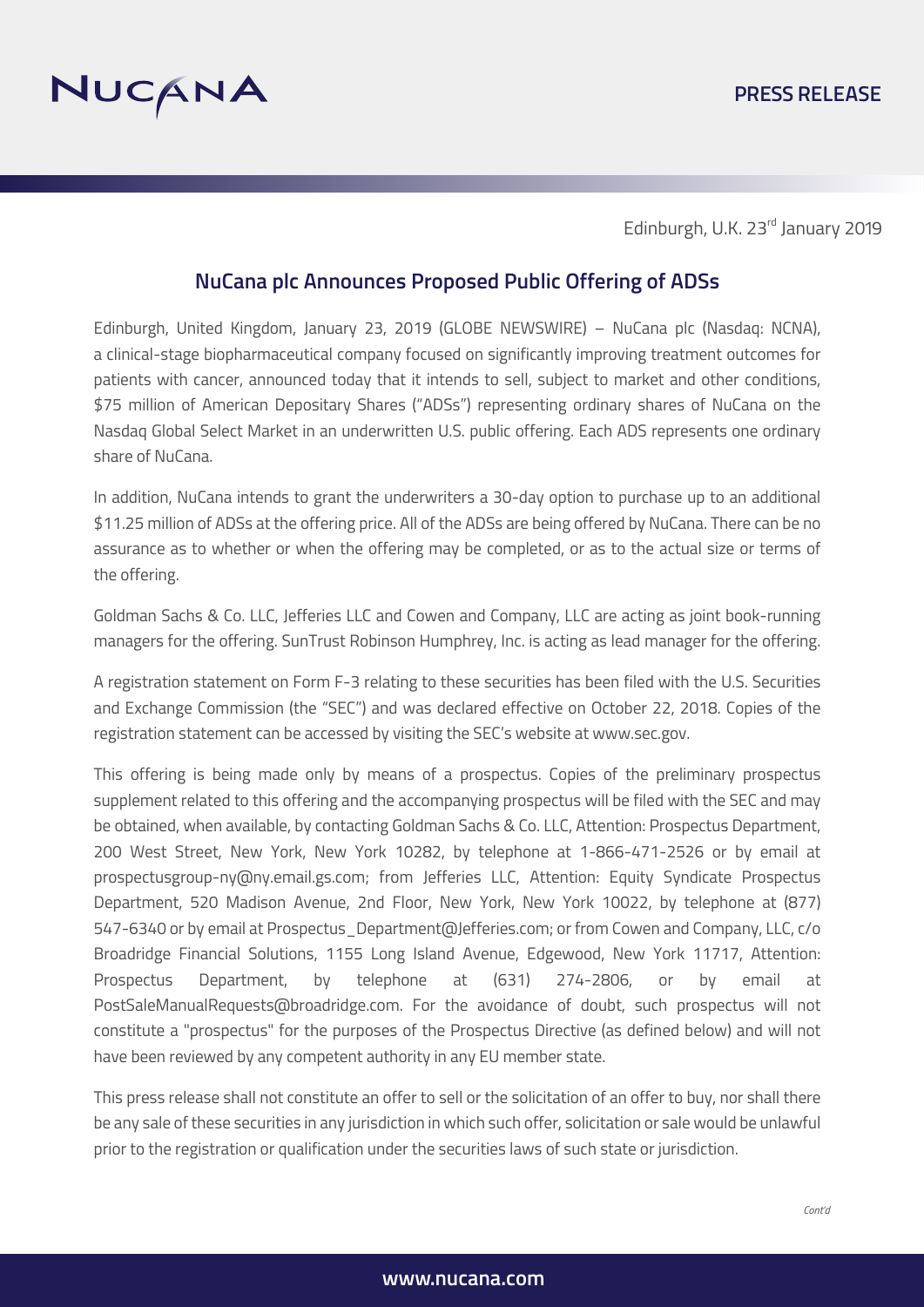

Edinburgh, U.K. 23<sup>rd</sup> January 2019

## **For readers in the European Economic Area (EEA)**

In any EEA Member State that has implemented the Prospectus Directive, this communication is only addressed to and directed at qualified investors in that EEA Member State within the meaning of the Prospectus Directive. The term "Prospectus Directive" means Directive 2003/71/EC (and amendments thereto, including Directive 2010/73/EU, to the extent implemented in each relevant EEA Member State), together with any relevant implementing measure in the relevant EEA Member State.

#### **For readers in the United Kingdom**

There will be no offer of ADSs to the public in the United Kingdom. This communication, in so far as it constitutes an invitation or inducement to enter into investment activity (within the meaning of section 21 of the Financial Services and Markets Act 2000, as amended ("FSMA")) in connection with the securities which are the subject of the offering described in this press release or otherwise, is being directed only at (i) persons who are outside the United Kingdom or (ii) persons who have professional experience in matters relating to investments who fall within Article 19(5) ("Investment professionals") of the Financial Services and Markets Act 2000 (Financial Promotion) Order 2005 (the "Order") or (iii) certain high value persons and entities who fall within Article 49(2)(a) to (d) ("High net worth companies, unincorporated associations etc.") of the Order; or (iv) any other person to whom it may lawfully be communicated (all such persons in (i) to (iv) together being referred to as "relevant persons"). The ADSs are only available to, and any invitation, offer or agreement to subscribe, purchase or otherwise acquire such ADSs will be engaged in only with relevant persons. Any person who is not a relevant person should not act or rely on this document or any of its contents. This communication does not contain an offer or constitute any part of an offer to the public within the meaning of ss. 85 and 102B of FSMA or otherwise.

# **About NuCana plc**

NuCana® is a clinical-stage biopharmaceutical company focused on significantly improving treatment outcomes for cancer patients by applying our ProTide™ technology to transform some of the most widely prescribed chemotherapy agents, nucleoside analogs, into more effective and safer medicines. While these conventional agents remain part of the standard of care for the treatment of many solid tumors, their efficacy is limited by cancer cell resistance mechanisms and they are often poorly tolerated. Utilizing our proprietary technology, we are developing new medicines, ProTides, designed to overcome key cancer resistance mechanisms and generate much higher concentrations of anti-cancer metabolites in cancer cells.

Our most advanced ProTide candidates, Acelarin® (NUC-1031) and NUC-3373, are new chemical entities derived from the nucleoside analogs gemcitabine and 5-fluorouracil, respectively, two widely used chemotherapy agents. Acelarin is currently being evaluated in three clinical studies, including a Phase Ib study for patients with biliary tract cancer, a Phase II study for patients with ovarian cancer and a Phase III study for patients with pancreatic cancer. NUC-3373 is currently in a Phase I study for the potential treatment of a wide range of advanced solid tumors and a Phase Ib study for patients with advanced colorectal cancer.